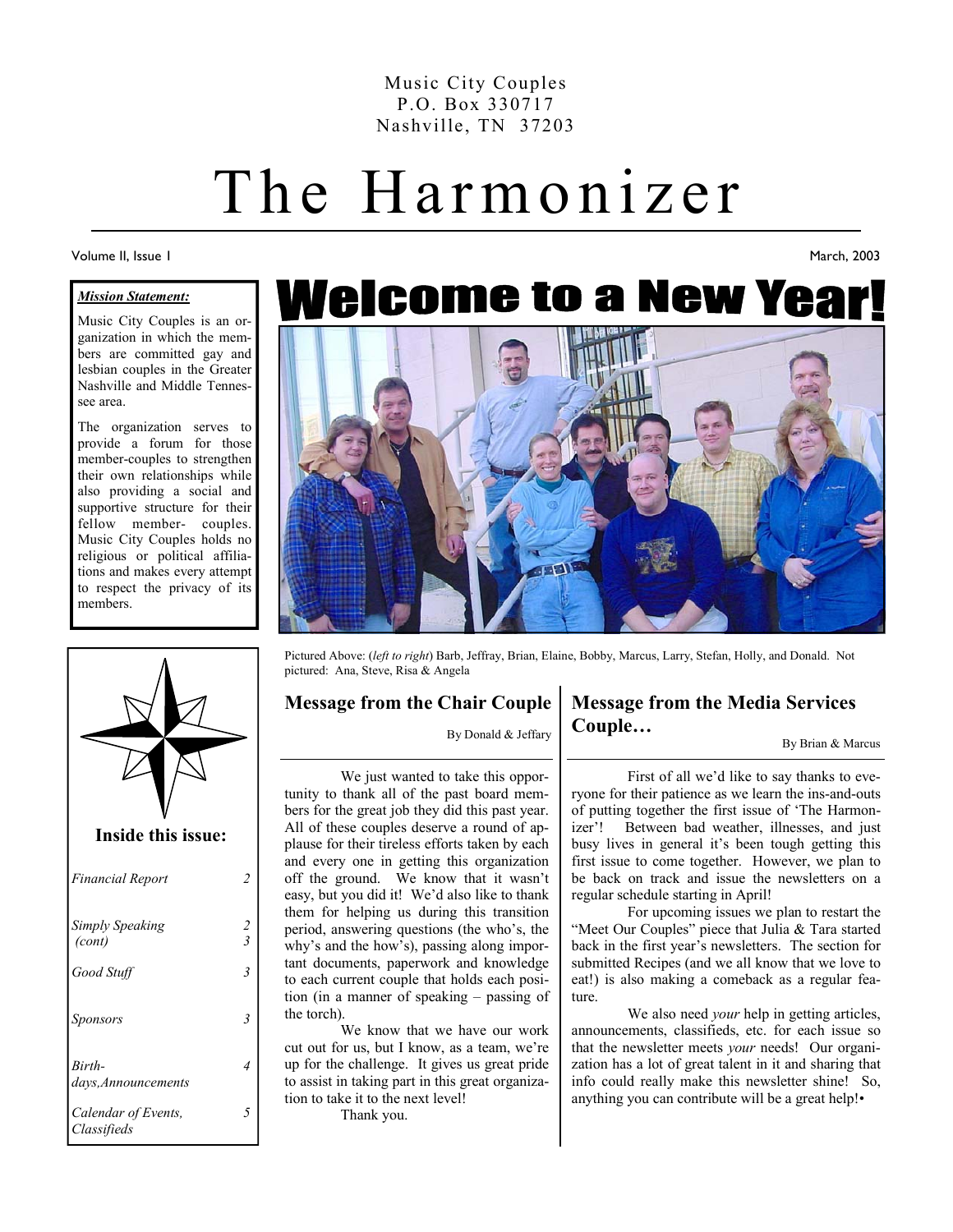# **Simply Speaking…**

*Editorial by Brian* 

Recently there has been a lot of talk on the message board and among members about losing weight and/or getting in shape. Talk like this is pretty common around this time of year when New Year's resolutions are made and thoughts turn to summer. Both types of goals are great things to do for yourself. I wanted to offer a few tips to help you along in achieving it!

1. Determine why you want to do this.

Make sure that you know why you want to embark down this path. It's important to do this so that you stay motivated as you work towards achieving a goal. Whether the reason is health, increasing self-esteem, increasing stamina, or just wanting to get back into all those clothes hanging in the closet that no longer fit, you have to have an idea of what you want to achieve and the reasons behind it. Most importantly, do this for YOU and not for anyone else.

- 2. Set realistic goals for yourself. Not seeing results fast enough is the single greatest reason people fail on weight loss/fitness programs. The problem begins when you set an unrealistic goal for yourself. You will not lose 30 pounds in a month safely or look like Lucy Lawless/Brad Pitt in 2 months! Be realistic in setting your goals and talk to someone who can give you an accurate picture of what you can expect from your program.
- 3. Be prepared to make an investment. No matter which kind of weight loss/fitness program you choose, you must be prepared to make an investment. If your choice includes a support program such as Weight Watchers or a membership to a gym, you will have to make a monetary investment (if you find a free gym somewhere let me know!). More importantly though is the time investment that you must make to get success out of your program. You will not get fit or lose weight by merely joining a gym…

### **Financial Report...**

| <b>YTD Revenues</b>            |          |          |                             |                                      |
|--------------------------------|----------|----------|-----------------------------|--------------------------------------|
| Membership Dues:               | \$580.00 |          |                             | Financial Report as of March 9, 2003 |
| Misc. Revenue:                 | \$15.00  |          |                             |                                      |
| <b>Total Revenues:</b>         |          | \$595.00 |                             |                                      |
| <b>YTD Expenses:</b>           |          |          |                             |                                      |
| Bank Service Charges:          | \$22.00  |          | 82%                         |                                      |
| Newsletter Expenses:           | \$0      |          |                             |                                      |
| Website Expenses:              | \$0      |          |                             |                                      |
| Quarterly Couples Nat. Dues    | \$56.00  |          |                             |                                      |
| Pride Expenses:                | \$0      |          | 7%                          | 3%<br>8%                             |
| Events Expenses:               | \$50.00  |          |                             |                                      |
| Other Expenses:                | \$0      |          |                             |                                      |
| <b>Total Expenses:</b>         |          | \$128.00 |                             |                                      |
| <b>Beginning 2003 Balance:</b> |          | \$230.86 | <b>Bank Service Charges</b> | Quarterly Couples National Dues      |
| <b>Current Bank Balance:</b>   |          | \$697.86 | Events Expenses             | Remaining Funds: \$697.86            |
|                                |          |          |                             |                                      |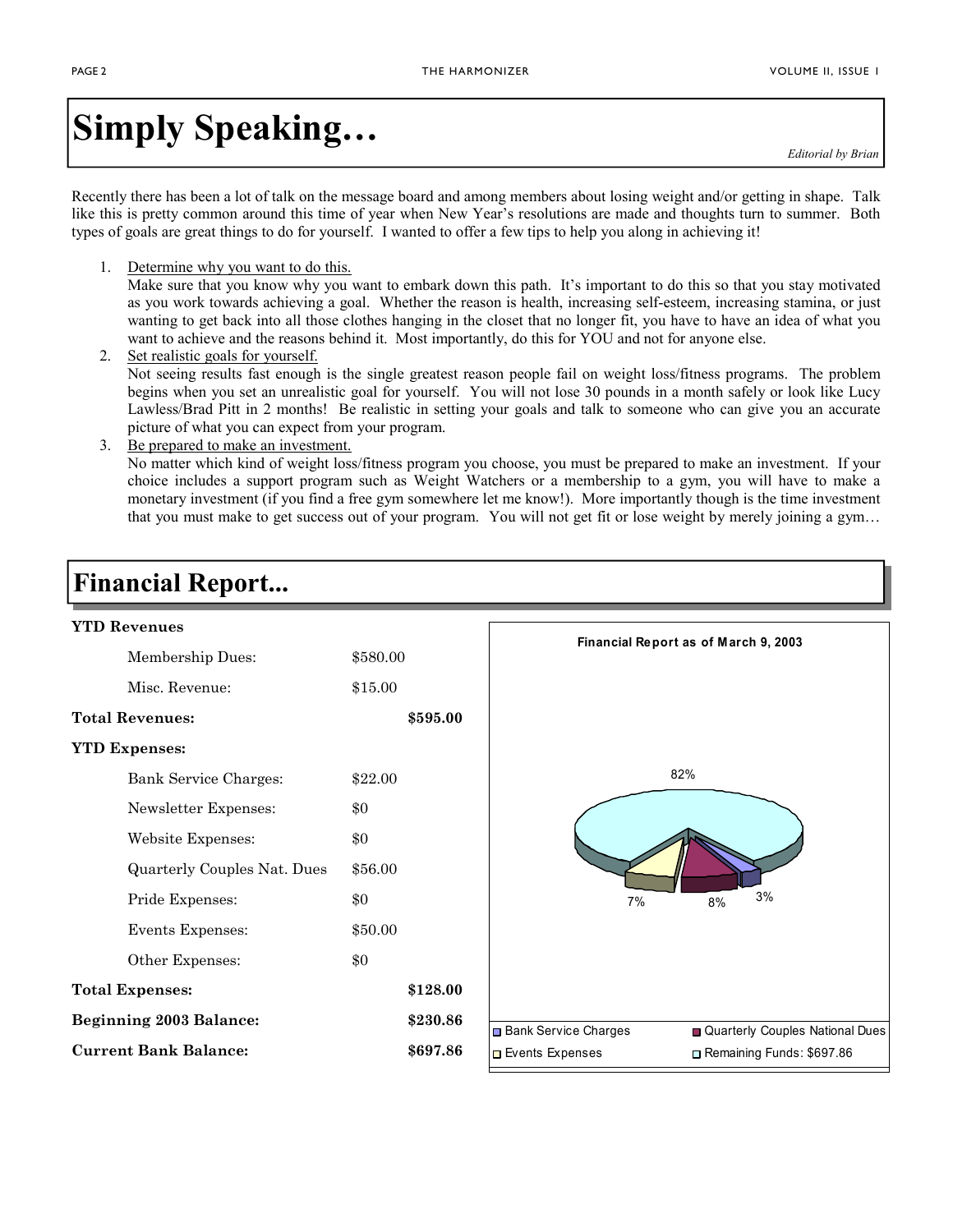you

(continued from page 2)

actually have to take the time to go in and use the membership! Of course you don't have to join a gym or support program to achieve your goals, but the time commitment is still required. Time is usually the harder commitment to make for most of us and how much time needed is going to vary based on the program that you choose.

4. Lifestyle and diet changes alone won't work.

Every week there is a new "miracle" diet or weight loss program touted in the media. Usually, there is no magic way to lose weight or get fit. It's the tried and true combination of changing your eating habits and some form of exercise program that are the most successful. Starving yourself is not a good idea and does not increase metabolic rates and the weight pours back on when you start eating. On the flip side, an hour of aerobic exercise won't do you much good unless you cut back on your eating habits and the kinds of food that you eat.

5. Partners need to be supportive of and/or join in the program.

One of the reasons that we form partnerships/marriages is for the support structure that they provide in our lives. It is very important for partners to be supportive of their significant other's program in order for them to succeed. Don't focus on the things you don't see changing in your partner, but on the things that are noticeable changes and compliment them for that. Better yet, join in your partner's program and be each other's cheering section. The most successful fitness/weight loss programs all have a solid support system…whether it's with a professional nutritionist telling you how you are progressing or with a workout partner who ensures that you stick to the regimen at the gym (this is especially important when you are starting a new program).

Well, those are just some basic hints for getting started on a program. There are many more things that I could write, but this gets the basic point across. My own program is paying off for me, but it has taken a year to get the kind of results I want. To find out what's right for you, talk to your doctor, nutritionist, or seek out the advice of a trainer at a gym.

### **Good Stuff…**

**Recipes Submitted by Our Members** 

#### **CHOCOLATE-OAT-N'-NUT-COOKIES**  Submitted by Jerry (Bill)

#### INGREDIENTS:

1 cup butter or margarine 1 cup (packed) dark brown sugar 1/2 cup plus 2 tablespoons sugar 2 large eggs 1 teaspoon vanilla extract 2 cups plus 2 tablespoons all purpose flour 3/4 teaspoon baking soda 1/2 teaspoon salt 2 1/2 cups quick-cooking oats 14 ounces semi-sweet chocolate chips 1 cup chopped pecans

#### DIRECTIONS:

Preheat oven to 350 degrees. Lightly grease 2 heavy large baking sheets. Beat margarine and both sugars in large bowl until fluffy and well blended. Beat in eggs 1 at a time, the vanilla. Sift flour, baking soda and salt over margarine mixture and stir to blend. Mix in oats, the chocolate chips and pecans. Working in batches, drop dough by rounded tablespoonfuls onto prepared sheets. Bake cookies until golden brown, about 14 minutes. Transfer cookies to racks and cool completely. Yield: 4 dozen



Nancy Robison Proprietor

Nashville, TN 37204 Phone (615) 383-0038  $Fax (615) 383 - 0607$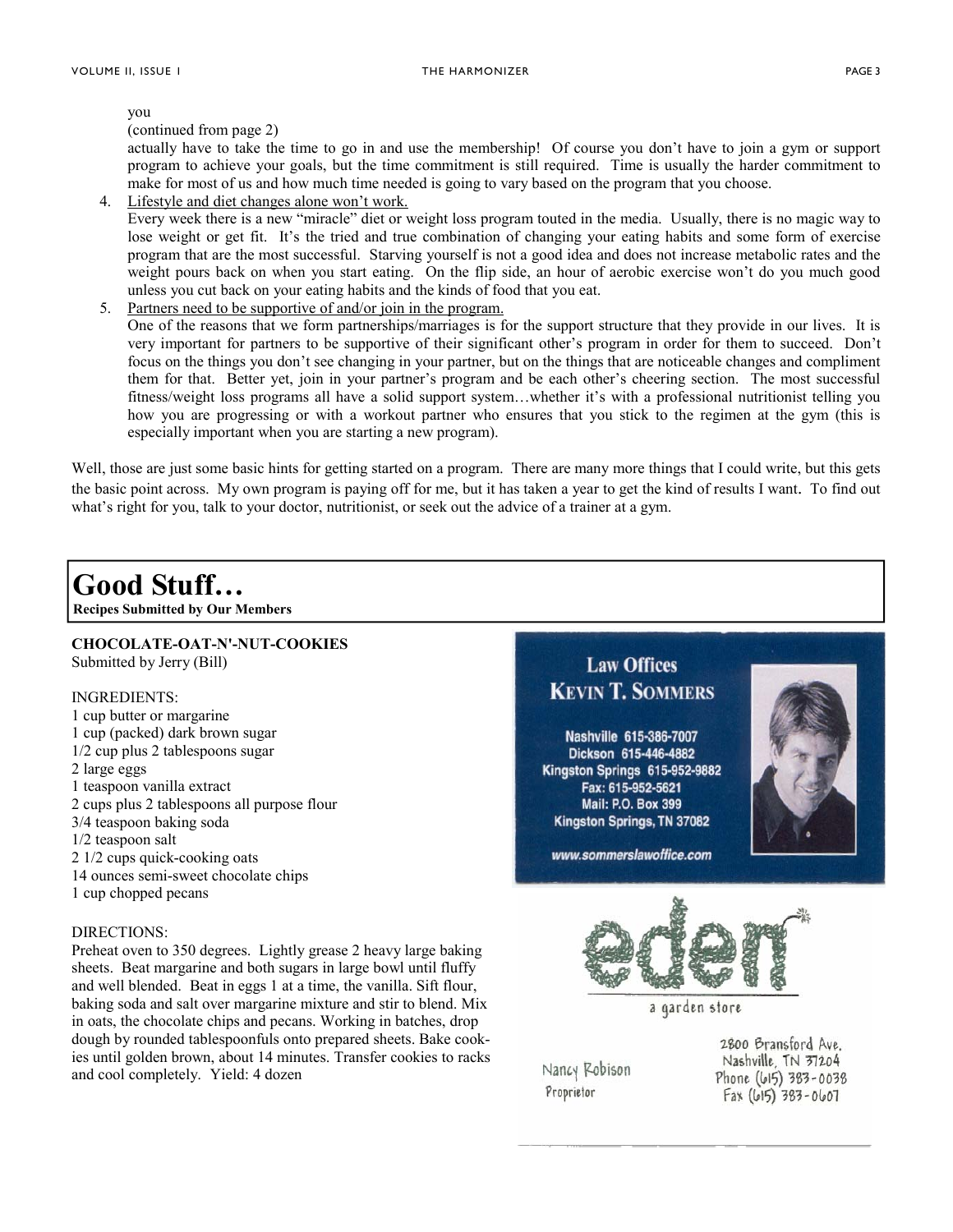### **Birthdays/Anniversaries/New Members**



Jerry (Bill) 3/2 John (Herb) 3/7 Steve (Scott) 3/17 Shane (Greg) 3/22



Donald & Jeffary  $3/16$  Greg & Shane



Interested in hosting an event? Got an idea for an event or activity for the group as the holidays approach and you want to help everyone get in the spirit? Well we want to hear from you; contact any member of the Operating Board with your ideas or interest in hosting an event. We will make sure it gets to the appropriate people. Or, you can just go to the message board and post your idea there and you will be contacted for more details.

## **Membership**

# **Announcements...**

- Happy 15th Anniversary to our Chair Couple Donald & Jeffary!
- Bowling & Potluck Night!!! Friday, March 28th at 7:00 p.m. See the message board for more info or contact Barb and Holly for details!
- Mark your calendars for the upcoming Easter Egg Hunt and Brunch at Angela and Risa's Home on Saturday, April 19th! There will be lots of prizes and great food. Check your email for more upcoming information!
- Congratulations to Brian (Marcus) who has been promoted to Lead Sales at Williams-Sonoma this month!
- Wishing Bill (Jerry) the best of luck and great success as he starts his new job!

If you know of any couples that are interested in our organization, this is a great time to bring them to scheduled events so they can get to know the members and learn more about our organization. The success of our organization depends on not only addressing the needs of our current members but also in attracting new members. We must build on the foundation of the current members and move forward to encourage other couples to see what we are all about and encourage them to join our organization. This effort has to be a combination of group gatherings, member support, and involvement.

Please contact any of the Chair Couples for further information!

# **www.musiccitycouples.org**